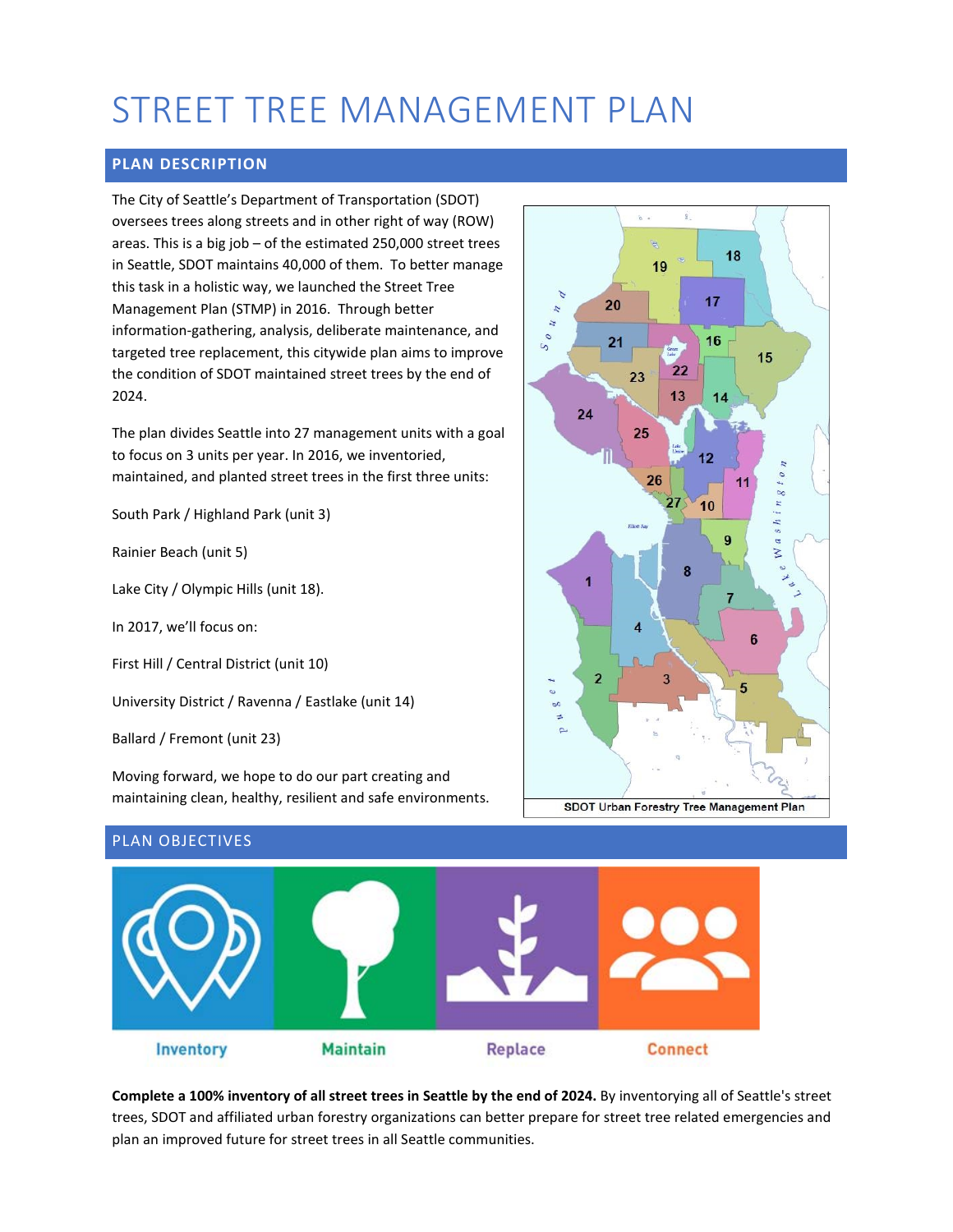**Prune every SDOT-maintained street tree as needed by the end of 2024.** Through scheduled pruning, maintenance, emergency response, hazardous tree removal, and planting, SDOT will increase the health of SDOT maintained street trees. Routine maintenance ensures safety of pedestrians, bicyclists, and vehicles alike.

**Replace trees by planting at least two more for every tree removed.** Executive Order 03-05 requires any trees removed by the City to be replaced with a 2:1 ratio to keep Seattle a "green" city. We will leverage [iTree analysis](https://www.itreetools.org/) of our updated inventory to make sure we are planting the most suitable trees to ensure a diverse, resilient urban street canopy that is accessible to all.

**Perform a program-long engagement plan that connects healthy green spaces equitably to all communities. This plan will change yearly based on the needs of each management unit.** Community involvement can help inform decisions that minimize harm and maximize opportunity in underserved communities. Utilizing Seattle Race and [Social Justice Initiative](https://www.seattle.gov/rsji) principles and resources will help us connect communities to the street trees around them.

## STREET TREE MANAGEMENT PLAN ACTIVITIES

#### **Updating the street tree inventory**

To improve SDOT's ability to capture street tree inventory changes and identify empty planting locations in the ROW we are using an application that updates street tree data using handheld devices. During the summer, SDOT will hire additional temporary staff to inventory privately maintained street trees to achieve a 100% inventory.



#### **Maintaining street trees**

For safety and tree health we schedule pruning and maintenance of SDOT trees to reduce known hazards. We also respond to emergencies when they occur.

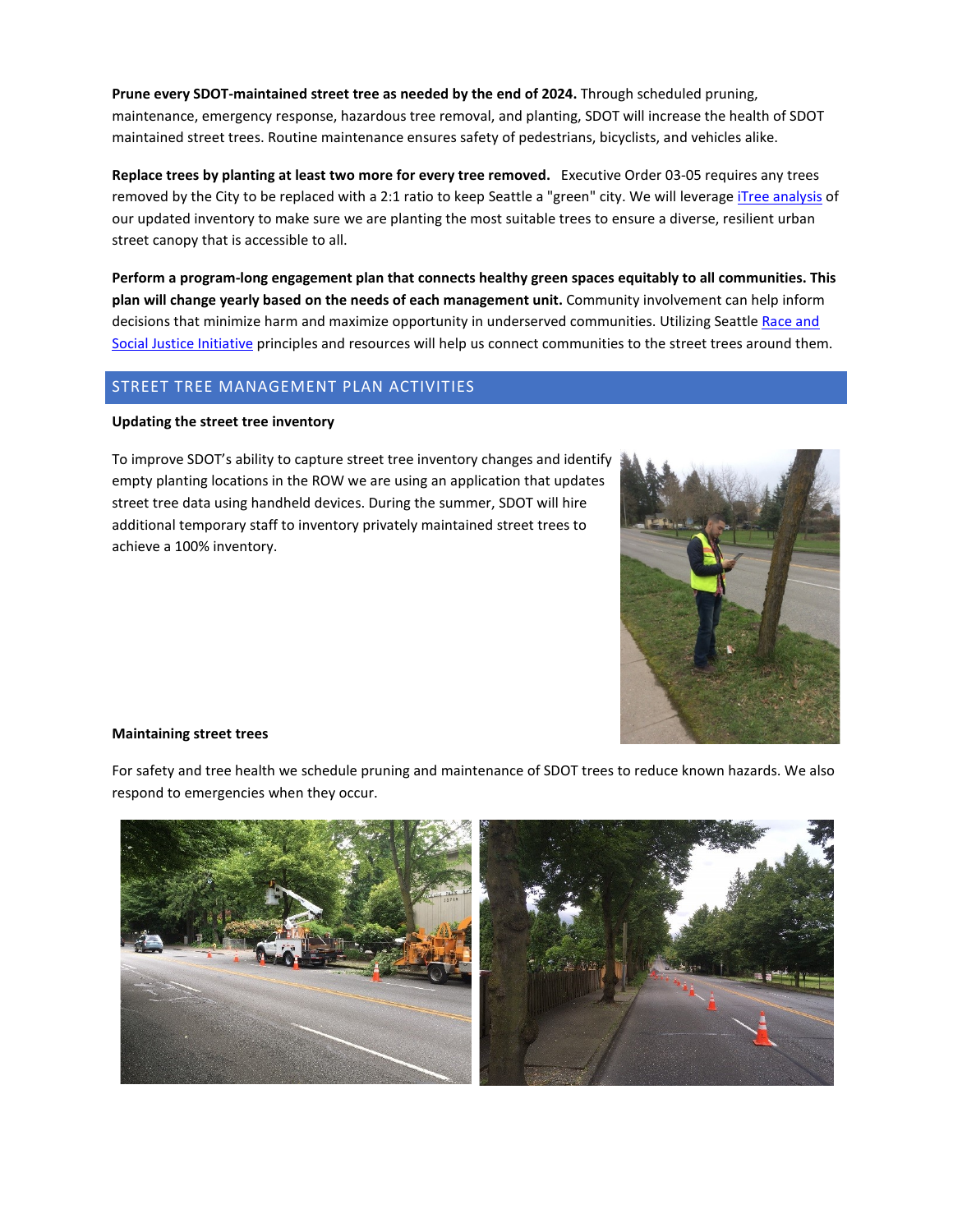#### **Planting street trees**

Starting in October, planting projects attempt to fill empty planting spaces identified during inventory. The City also works to replace every tree removed with at least two additional street trees.



### RACIAL EQUITY TOOLKIT

The Racial Equity Toolkit (RET) helps SDOT assess programs like the STMP for racial disparities and inequity. It is our understanding that until the civil rights movement, some policies in Seattle, like everywhere else in the United States, were explicitly racist. These policies, as well as private investment, have created the legacy of inequity that we are now working to overcome as a city. To better serve diverse communities within Seattle, we're using tree and demographic data, community feedback, and the RET analysis to steer the remainder of the STMP with an equity lens.

To read more about the Racial Equity Toolkits, please visit the Race and Social Justice Initiative [website.](https://www.seattle.gov/rsji/resources)

#### NEXT STEPS

Until 2017, the STMP was driven by our already existing knowledge of street trees in Seattle, not by data-driven studies. From January to May we analyzed data about the density, quantity, and percent canopy cover of SDOT trees in the right-of-way to better understand the relationship between street tree benefits, investment, and historically underserved populations.